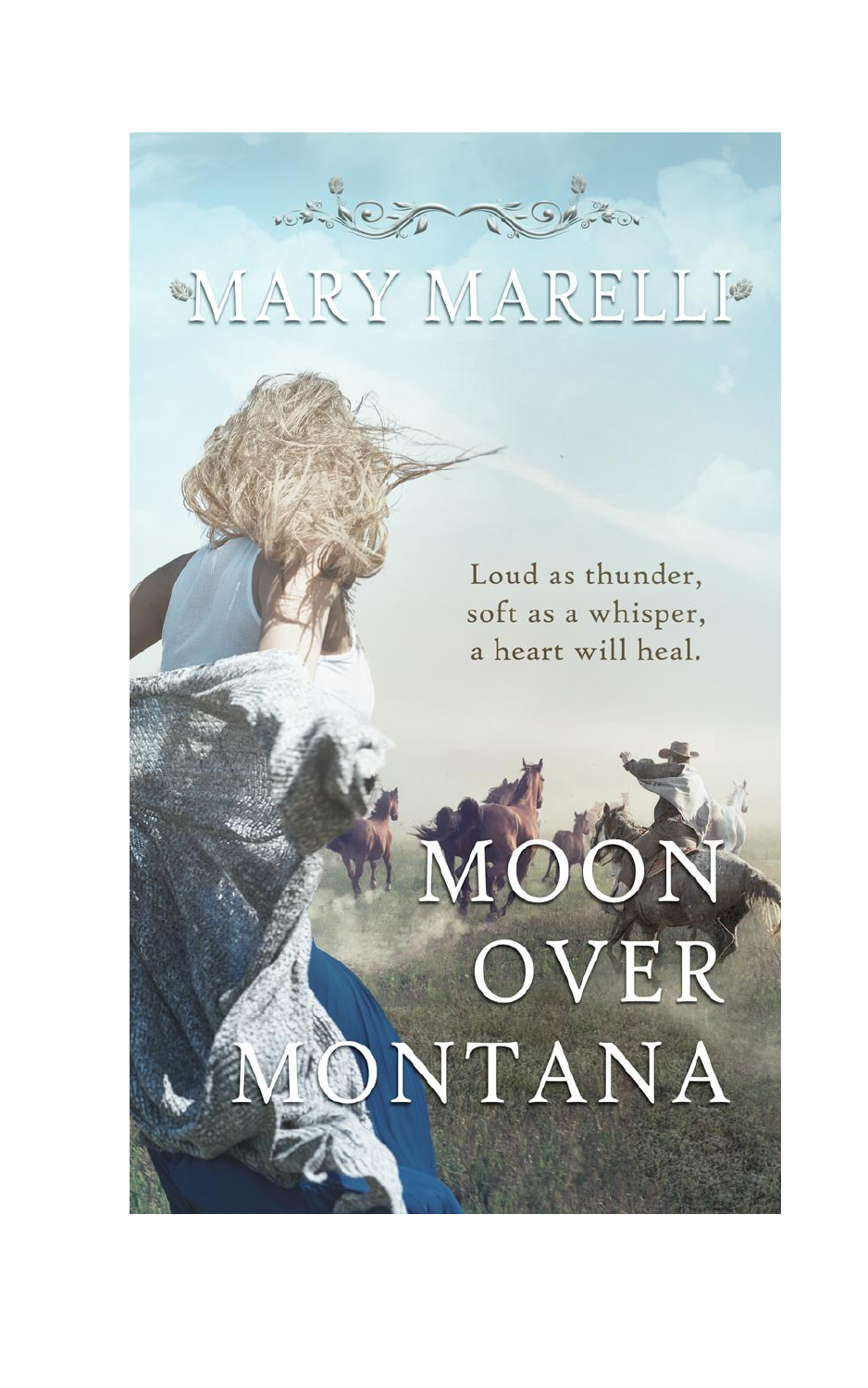# Moon over Montana

Mary Marelli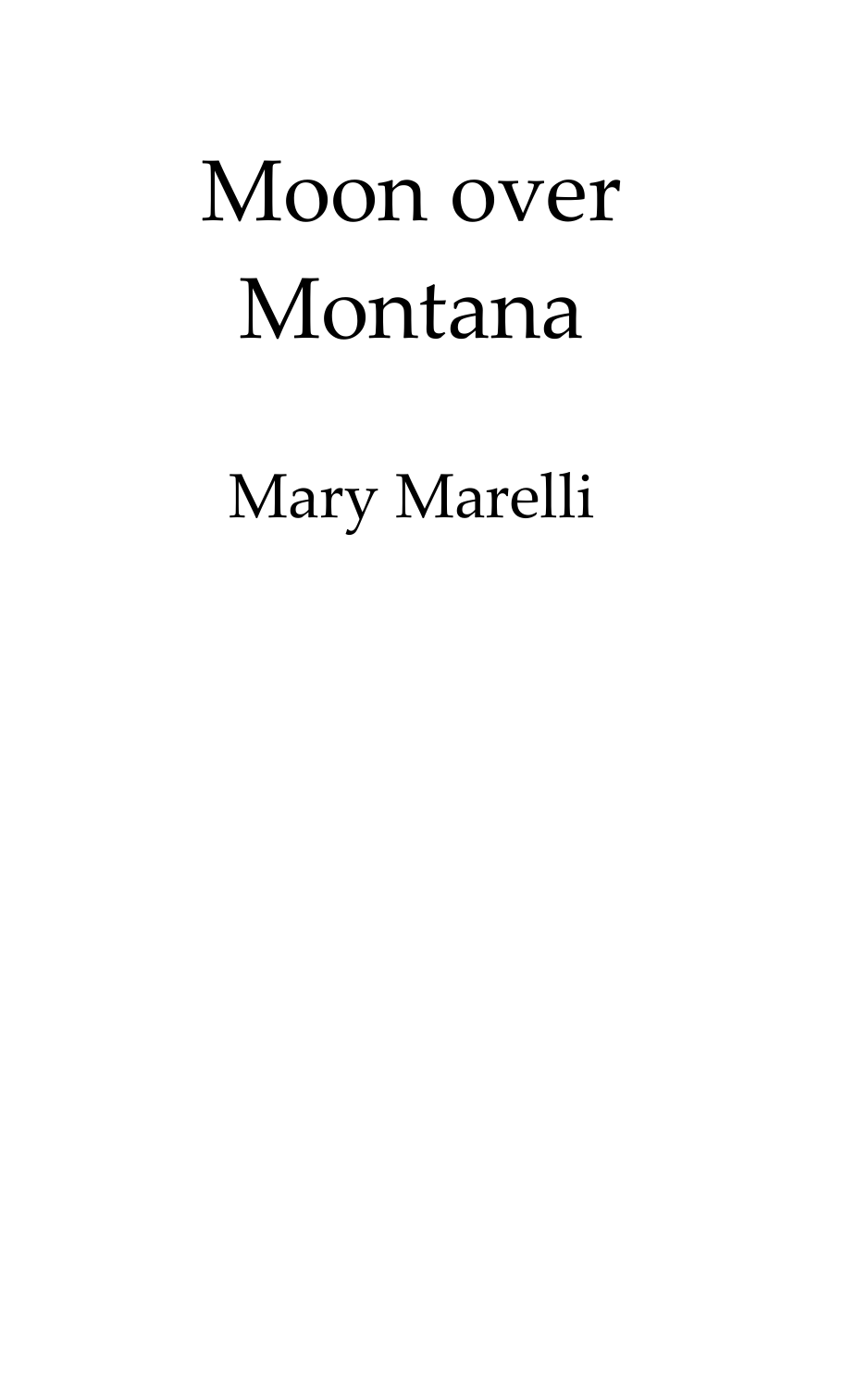This is a work of fiction. Names, characters, places, and incidents either are the product of the author's imagination or are used fictitiously, and any resemblance to actual persons living or dead, business establishments, events, or locales, is entirely coincidental.

#### **Moon over Montana COPYRIGHT 2022 by Mary Marelli**

All rights reserved. No part of this book may be used or reproduced in any manner whatsoever without written permission of the author or Pelican Ventures, LLC except in the case of brief quotations embodied in critical articles or reviews. eBook editions are licensed for your personal enjoyment only. eBooks may not be re-sold, copied or given to other people. If you would like to share an eBook edition, please purchase an additional copy for each person you share it with. Contact Information: titleadmin@pelicanbookgroup.com

All scripture quotations, unless otherwise indicated, are taken from the Holy Bible, New International Version<sup>(R),</sup> NIV<sup>(R),</sup> Copyright 1973, 1978, 1984, 2011 by Biblica, Inc.<sup>™</sup> Used by permission of Zondervan. All rights reserved worldwide. www.zondervan.com Scripture quotations, marked KJV are taken from the King James translation, public domain. Scripture quotations marked DR, are taken from the Douay Rheims translation, public domain. Scripture texts marked NAB are taken from the *New American Bible, revised edition* Copyright 2010, 1991, 1986, 1970 Confraternity of Christian Doctrine, Washington, D.C. and are used by permission of the copyright owner. All Rights Reserved. No part of the New American Bible may be reproduced in any form without permission in writing from the copyright owner.

Cover Art by *Nicola Martinez*

White Rose Publishing, a division of Pelican Ventures, LLC [www.pelicanbookgroup.com](http://www.pelicanbookgroup.com/) PO Box 1738 \*Aztec, NM \* 87410 White Rose Publishing Circle and Rosebud logo is a trademark of Pelican Ventures, LLC

> Publishing History First White Rose Edition, 2022 Electronic Edition ISBN 978-1-5223-0381-7 **Published in the United States of America**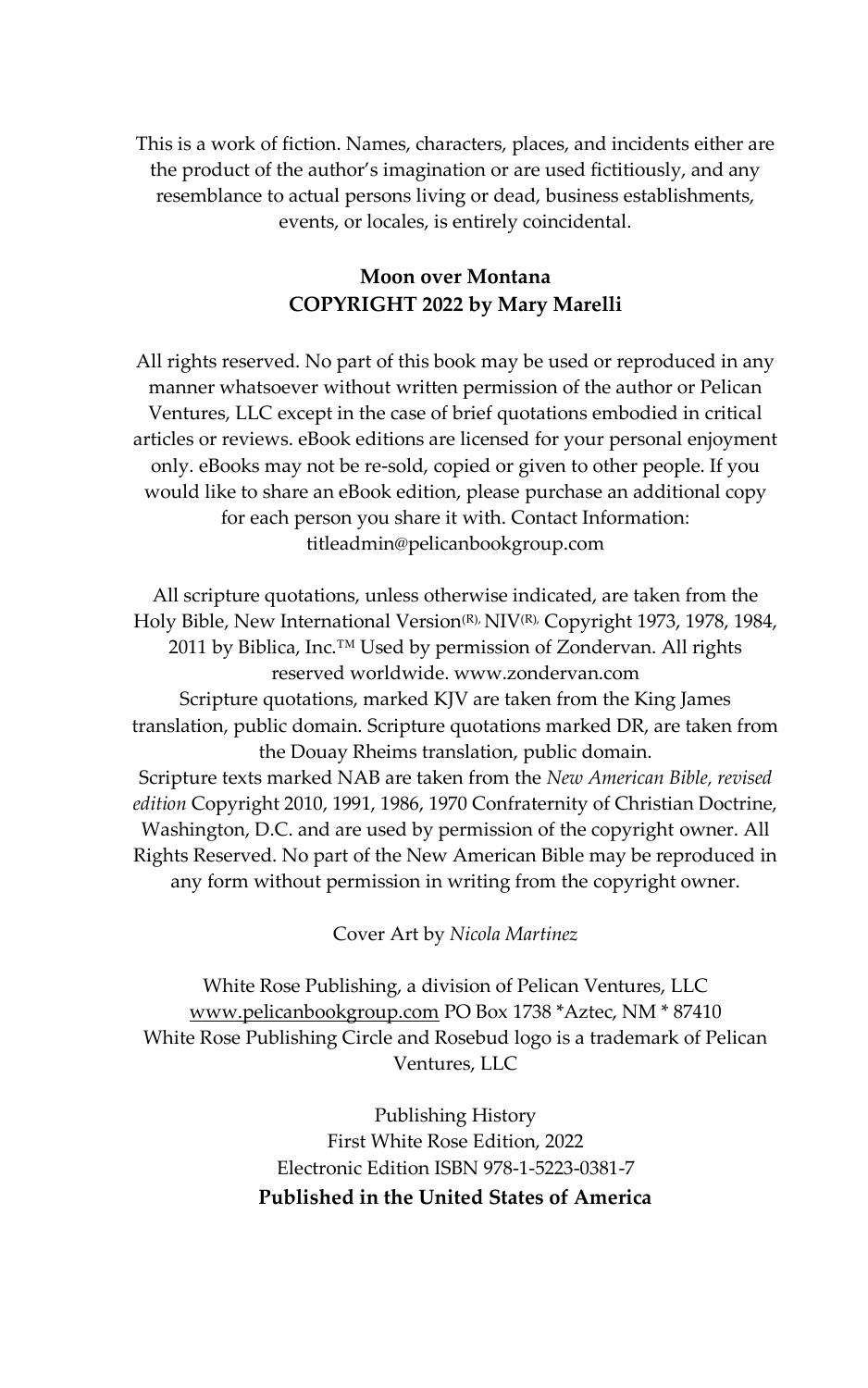### *Dedication*

This book is dedicated to America's wild horses and the people who fight to save them.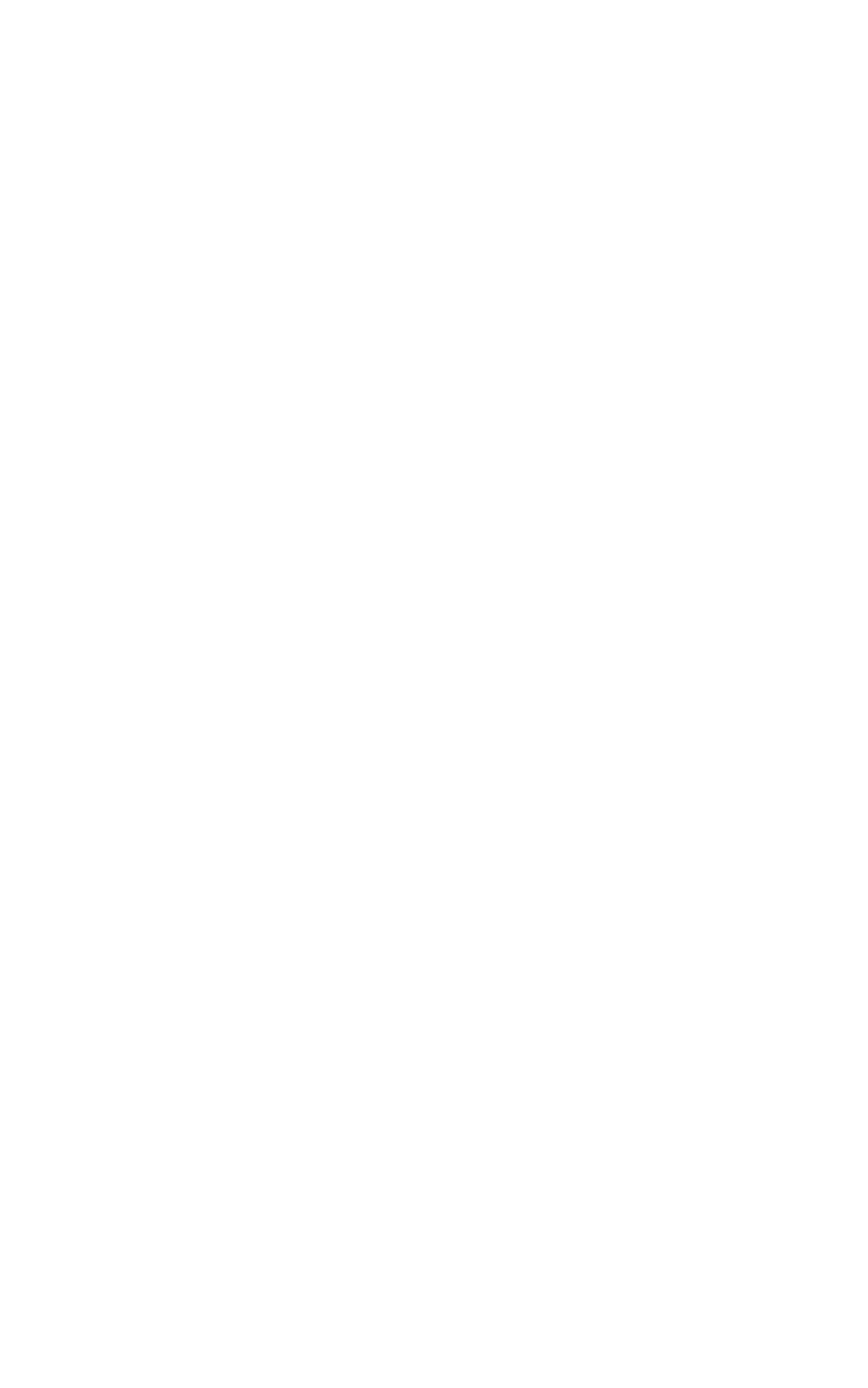**1**

The letter fell from her fingers and fluttered to the floor. Megan Donovan stared but did not make a move to pick it up. She wiped a tear from her eye. Loose tendrils of hair clung to her dampened face. 'No more crying. Not for anyone.'

Her emotions ran dry. Megan curled up on the window seat and watched a Western meadowlark gathering long strands of grass for its nest. She'd spent hours watching the bird tend its home and looked forward to the fledglings that would inevitably follow. The bird ducked into its nest, and if Megan wasn't so upset, she would have pulled out her camera. She leaned against the wall and sniffled, the beauty of the day sliding past her.

Spring was in full, glorious bloom. Pink cherry blossoms burst out in vibrant color on the tree outside her window, and birds flitted from limb to limb, the rebirth of the season standing out in stark contrast against snow-capped mountains in the distance and the chill in her heart. Megan embraced nature, one of God's greatest gifts to mankind. Shrouded by its beauty, she found comfort and solace. Today, however, even that peace failed to touch her heart.

The door creaked open and her orange tabby, Leo,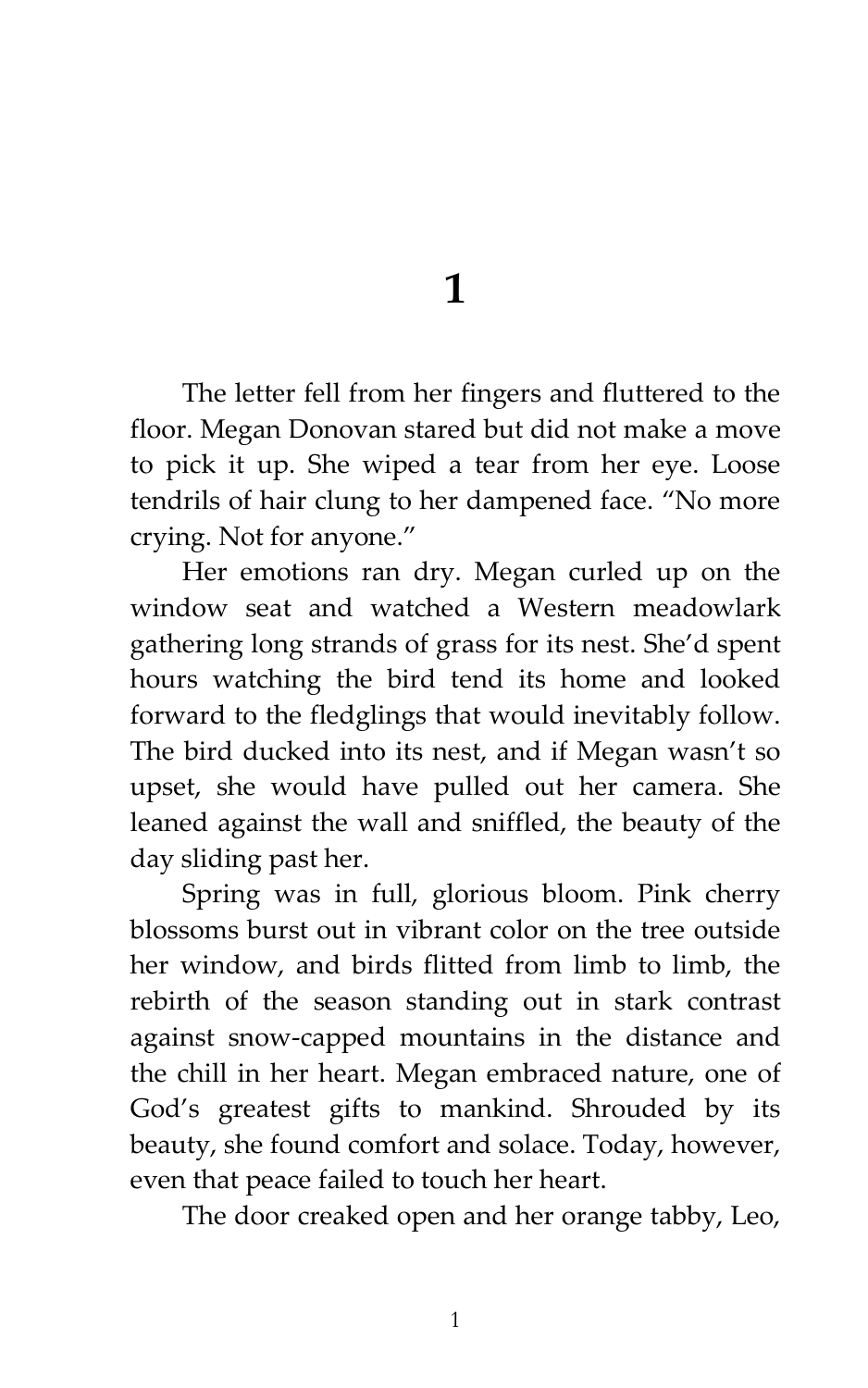hopped onto the seat. Megan scooped the persnickety feline in her arms and held him close. "Hey, baby. You're getting hungry, aren't you? Hmmm? Do you want to eat? Of course, you do. You always want to eat.'

Megan turned Leo loose and picked up the letter before leaving the room. 'I'll feed you, and then I have to heat up the soup for dinner.' Leo howled, and she gave him a gentle boot down the hallway. 'You're spoiled.'

Megan glanced at the clock. Her mother would soon be home from the hospital where she worked as a pediatric nurse. Megan pulled a pot of soup from the refrigerator and set it on the counter.

Leo howled, more demanding this time, and wound around her legs.

'OK, the only way I'll be able to start dinner is to feed you.'

She followed Leo to the laundry room and reached into an overhead cabinet for a can of cat food, filled his bowl, and set it on the table. 'There you go. Eat up.' She scratched him behind the ears as he ate. 'You're blessed, you know that? Everything is so easy for you. I wish I could say the same.'

Megan smoothed out the letter and leaned on the table. 'E. Randall Hayes, Attorney at Law.' She walked over to the window and leaned against the marbled glass. 'Well, Mr. E. Randall Hayes, perhaps you can tell me where to start.'

Megan flung open the door and ran out before she exploded. Emotions she did not know how to address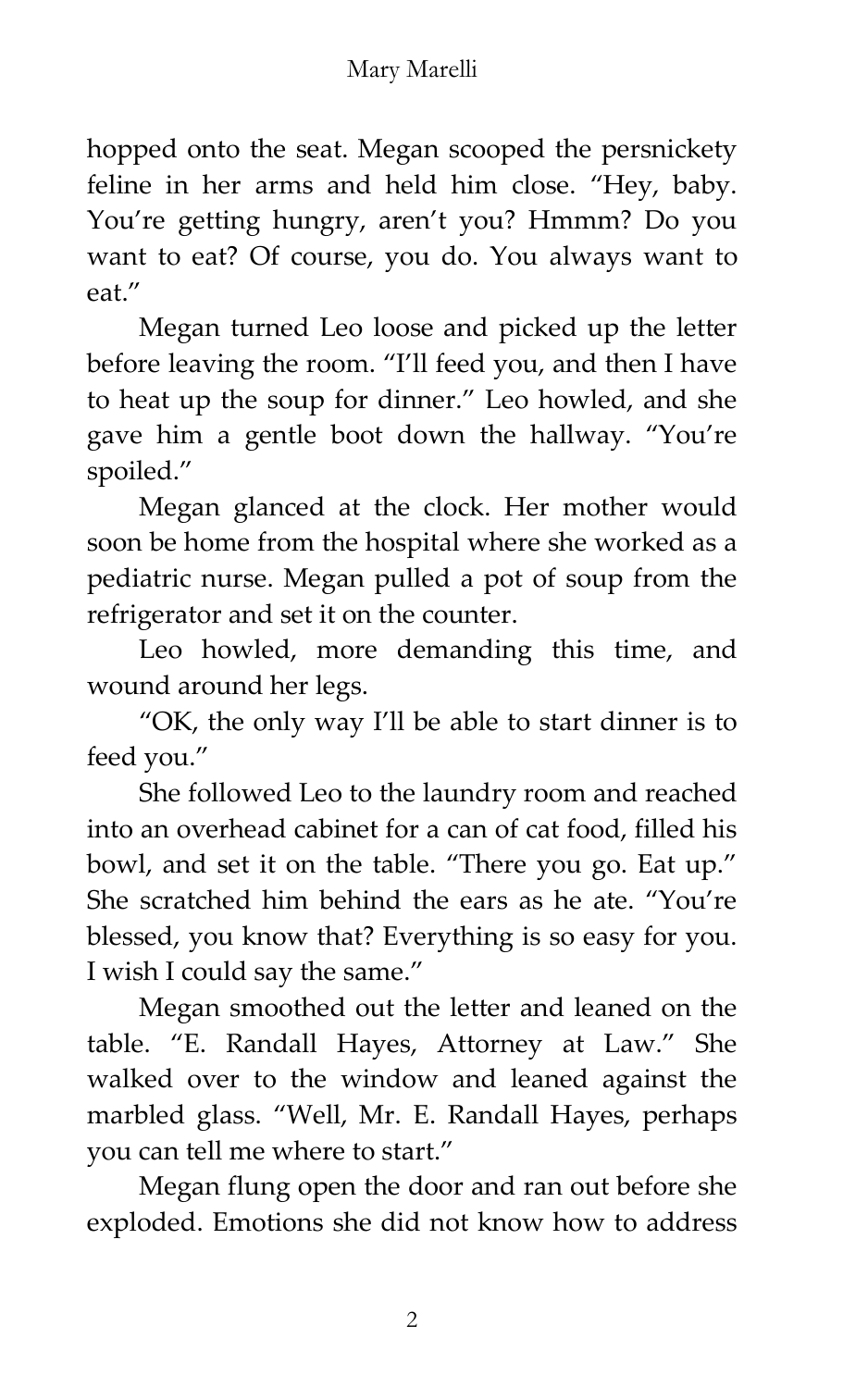churned through her. Indecision ran rampant through her mind, tinged with a good old-fashioned dose of guilt. The walls felt as if they were slowly closing around her. Mills Springs, her rustic western hometown to the south of Sheridan, Wyoming, grew stifling. She needed to break free before she smothered.

Megan raced across the yard to the tree line to seek refuge under a stand of tall Sequoia pines. The late day chill seeped through the thin material, and she wrapped her arms around her torso. Lost in tumultuous emotions, she jumped when someone grasped her arm.

Megan gazed upward, her hand shielding her eyes from the blinding rays of the late afternoon sun. A pair of smoky brown eyes stared down at her. 'Rex Carson, you scared the daylights out of me.'

'I'm sorry, I didn't mean to. Man, you were really out there.' Rex released his grasp and leaned against the scratchy bark of the tree.

'I didn't expect you back from Idaho for a few more days,' Megan said.

'The case wrapped up sooner than expected.'

'Did you get the injunction?'

"A temporary one."

'Temporary? How temporary?' Megan asked.

Rex shrugged. "Six months."

'Only six months?' Megan gasped. 'What happens then?'

'The court will reconvene,' Rex answered. 'But the horses are safe for now.'

'For now,' Megan muttered.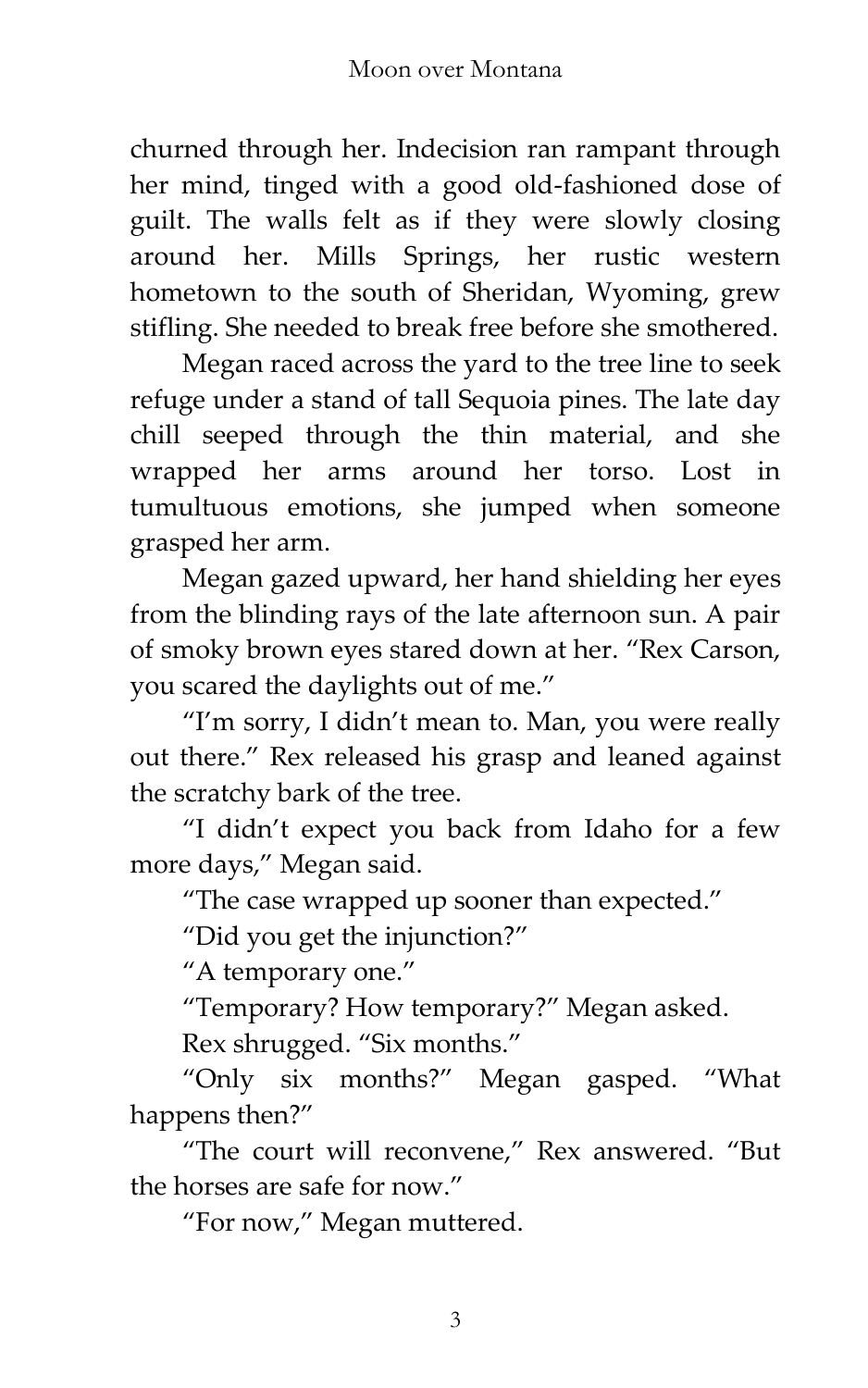'It's a start,' Rex said. 'I was worried about you.'

'Rex, I'm so sorry,' Megan blurted out. 'I never meant to hurt you. I do love you.'

Rex reached out in a gentle manner and pulled her close. 'But you're not in love with me.'

Megan's tears soaked into the soft cotton of his shirt. "I'm sorry. I was so lost after..."

Rex pushed her back and tilted her face upward. 'Hey, it's all right. I understand. I've had plenty of time to think the past two weeks, and I realize you made the right decision. We've been friends for a long time. There's no sense in mucking it up. We've always been there for one another, and that will never change where I'm concerned. I'll always be here for you, no matter what"

The ring Megan neglected to return the night she broke their engagement further compounded her guilt. She slowly slid it off. 'I can't keep this.'

Rex pushed her hand back. 'Yes, you can. I want you to have it. In case you change your mind.' The smile slid from his face. "Sorry, bad joke."

Megan pressed the diamond ring into Rex's palm. 'Please, take it. I don't mean to hurt you, but I just don't feel right about keeping it.' She turned to stare at the mountains in the distant west. 'Use it for your fight.' She returned her gaze to Rex. 'It will help with the court costs.'

Rex sighed and pocketed the ring. 'You're right. We have a lot of people in our corner, and every little bit helps. Sometimes I feel as though this is a fight we'll never win.'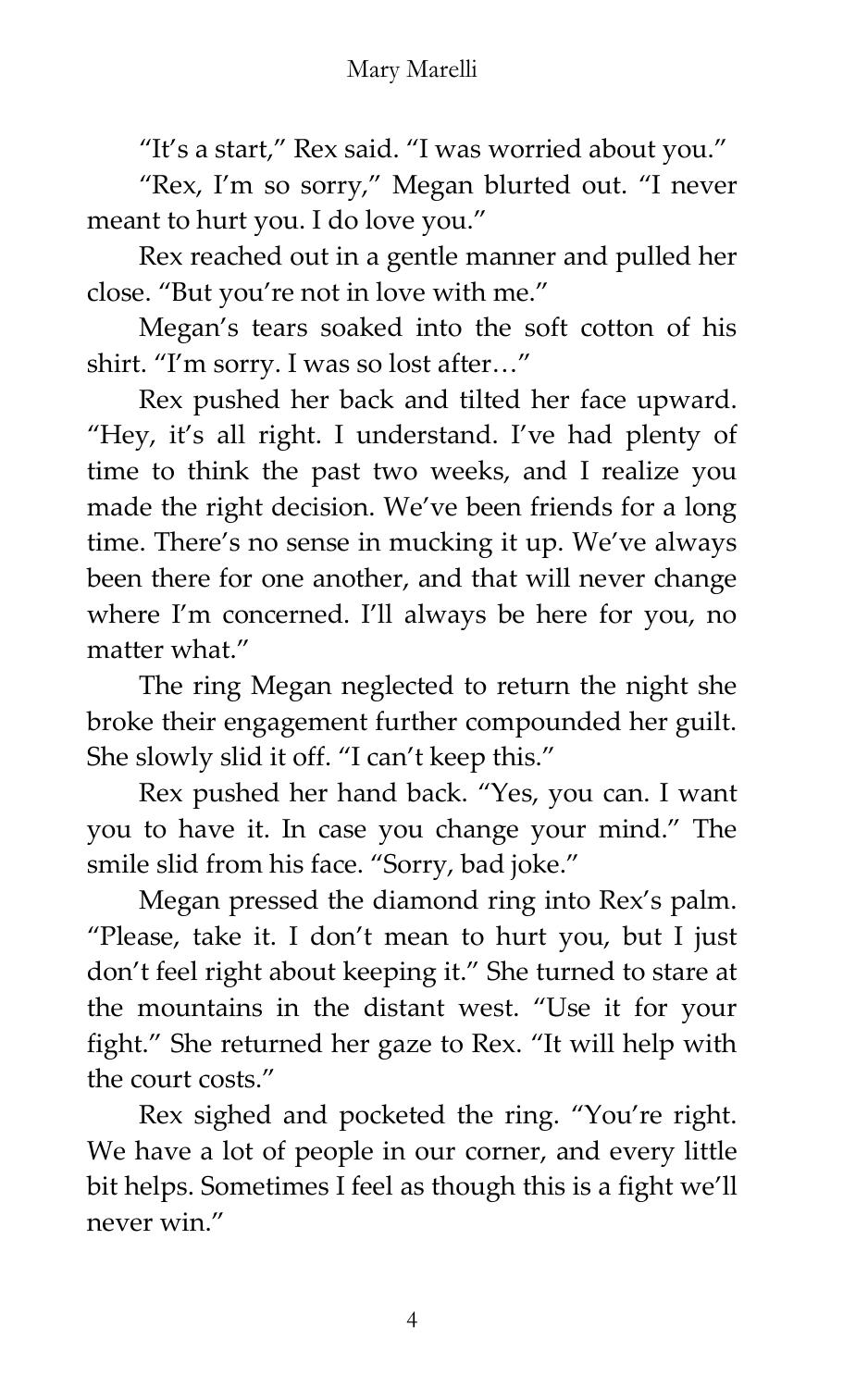'You're the strongest advocate I know,' Megan said. 'Those horses in Idaho are running free today because of all you do.'

'I'm not doing it alone,' Rex reminded her. 'I'm just a cog in the wheel.'

He took Megan by the hand, led her to a gazebo in the far corner of the yard, and wrapped his arms around her. 'You don't have anything to feel guilty about, you know. It's better you faced your feelings honestly now than to enter into a marriage that would have been doomed from the beginning. We've been friends far too long to allow that to happen.

Megan sniffled and wrapped her arms around his waist. 'You big lug. I think you know me better than I know myself.'

They sat in silence, the twitter of songbirds the only sound. Megan leaned her head against Rex's chest. Was she making the right decision? After all, she was letting a good man get away. Rex was everything a woman could want in a man. Loyal, trusting, independent, and hardworking. He worked dispatch six days a week at his father's trucking company. He wasn't rich by any means, but he could provide a secure future. As if he wasn't busy enough at work, Rex was active in various groups embroiled in the fight to save America's wild horses.

'I wish I could love you the way you deserve,' Megan said, her voice a mere whisper in the early spring breeze. 'But I can't lie to you. That wouldn't be fair to either of us. You deserve someone who can love you with every beat of her heart. Someone who knows

5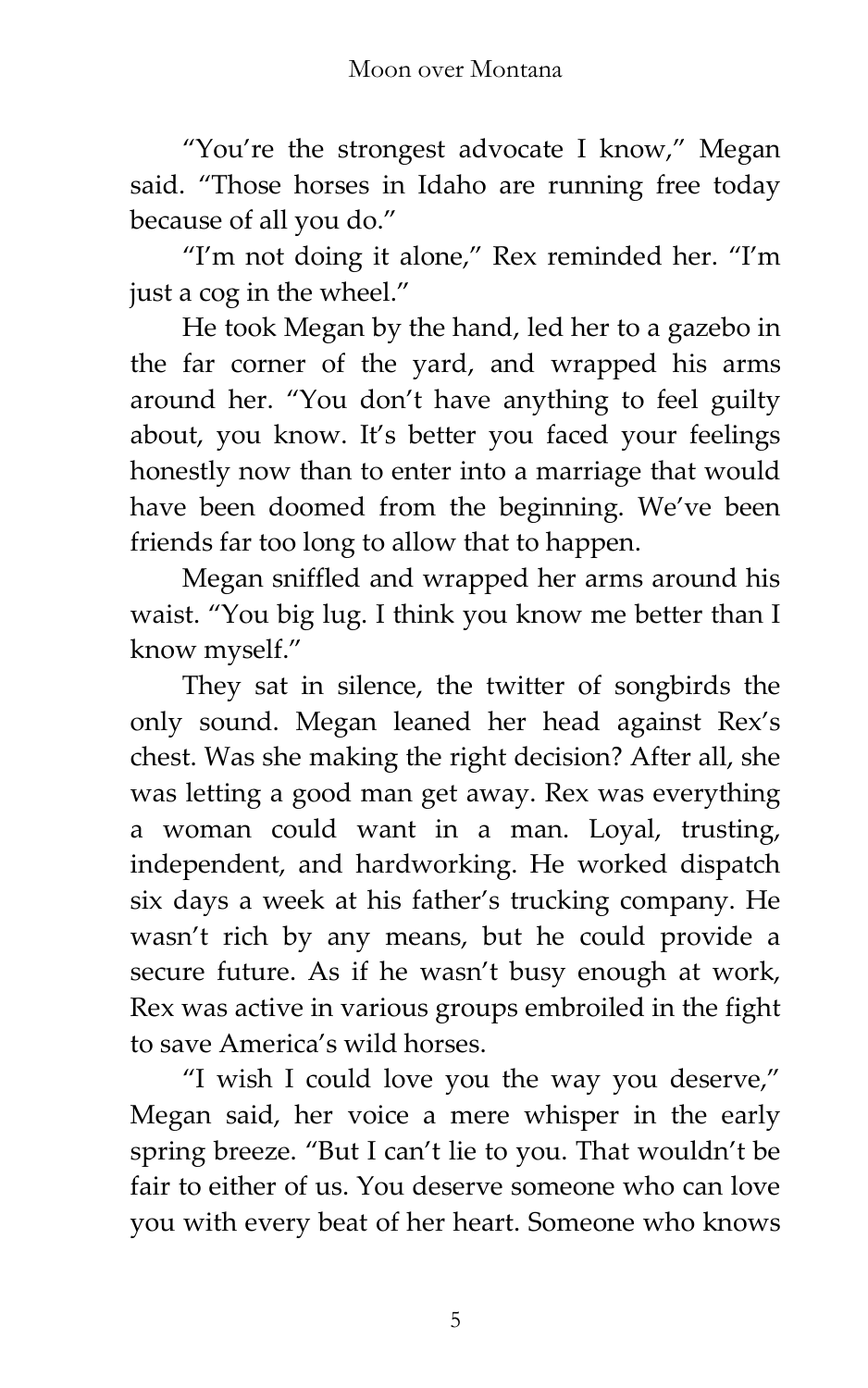what you'll say before the words come out and laughs at your jokes no matter how lame.'

"Hey, you still laugh at my jokes," he chided.

Megan lobbed a weak punch at his arm. 'What can I say? I never could resist your charming wit.'

A cloud breezed by, blotting out the sun. Rex stood and held out his hand. 'Walk me to my truck.'

'An offer I can't resist.' Megan smiled, hoping to hide the sorrow harbored deep in her heart.

'Are you still leaving?' Rex asked.

Megan nodded. 'I'm telling Mom tonight. Someone has to settle my grandfather's estate.'

'Sounds about right.' Rex stopped and tugged on Megan's hand. "Any idea of how long you'll be gone?"

Megan shrugged. 'I have no idea. It all hinges on what needs to be done with the estate. And I might stay on and explore the area a little. I've never been to that part of Montana.'

They reached Rex's truck. He leaned on the open door and traced Megan's face with his finger. 'I guess this is good-bye.'

'For now.' Megan leaned into his touch. 'And you didn't lose me. It just wasn't meant to be. I'll always care about you and will always be here for you. No matter what.' A new stream of tears erupted. 'You'll always be my best friend.'

Rex rocked her in his arms. 'Best friend, huh? I'll take it.' He opened the door and climbed behind the wheel. 'Remember what I said. If you ever need anything, all you have to do is call.' He gunned the engine. 'Be careful in Montana.'

6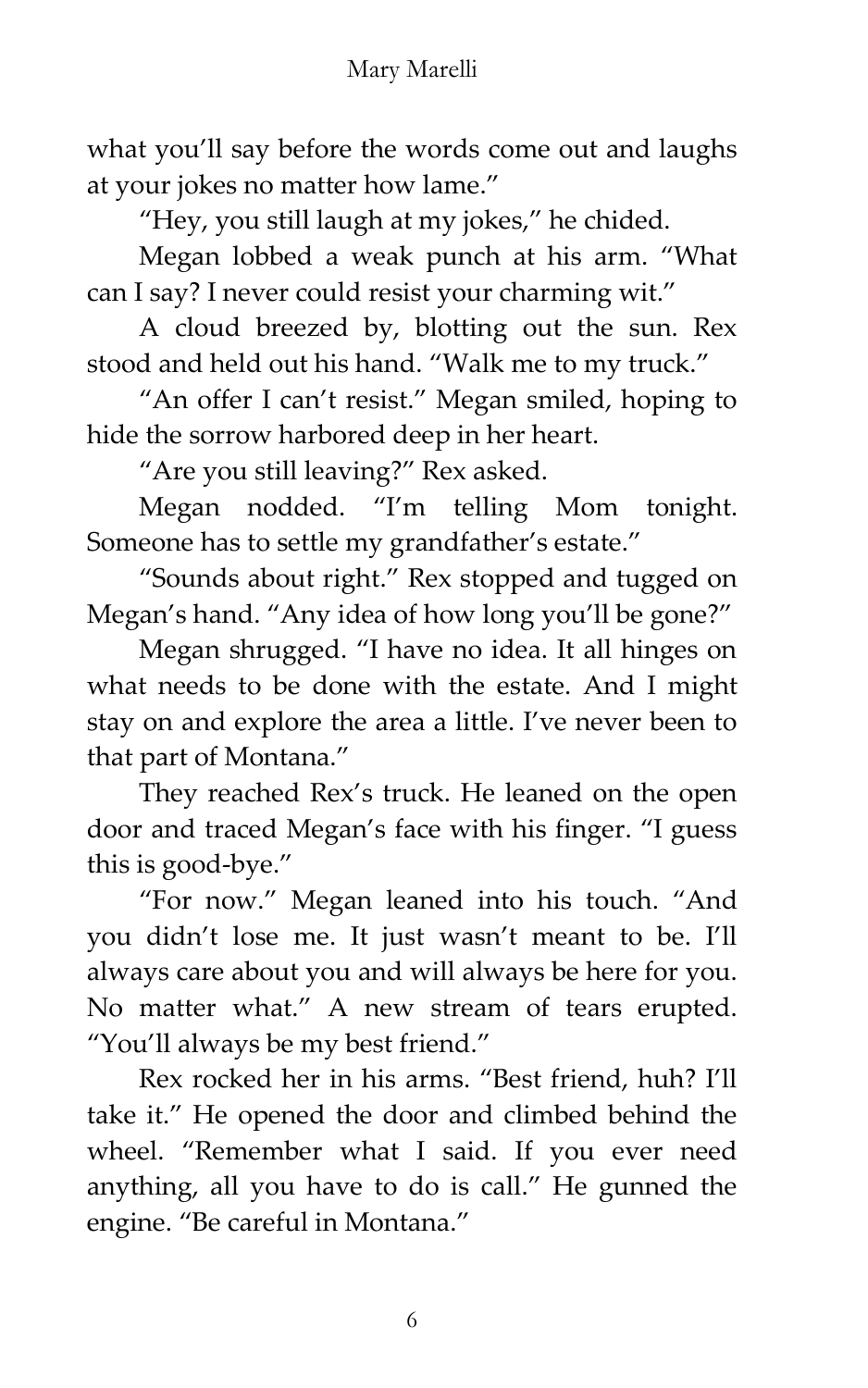Megan answered with a nod, a lone tear trailing down her face.

Rex waved out the window. 'Call me when you get there.'

Megan stepped back as he pulled out onto the road. A chapter of her life dissipated in a plume of dust on a quiet country road. She turned and walked away. Before she reached the back porch, another car pulled in.

Megan met her mother at the edge of the driveway and took a bag of groceries from her arms. 'Give me those, Mom. I'll carry them inside.'

'Thanks, dear. Was that Rex I saw leaving?' Her mother followed her down the walkway.

Megan trudged up the back steps, balancing an overstuffed bag in her arms. 'He stopped by for a few minutes.'

'Are you all right?' She followed Megan into the kitchen.

'I'm fine.' Megan set the bag on the table. 'Mom, am I making a mistake?'

Her mother proceeded to unpack the groceries. 'Do you feel as if you're making a mistake?'

Megan put a carton of milk in the refrigerator. 'I sometimes wonder. Lately, it seems I'm not very good at making decisions.'

Mom set a loaf of fresh baked bread on a cutting board. 'Honey, why are you doubting yourself?'

'I hurt him, Mom.'

'Did you mean to? Did you set out to hurt him?' Megan shook her head. 'No, but that's not the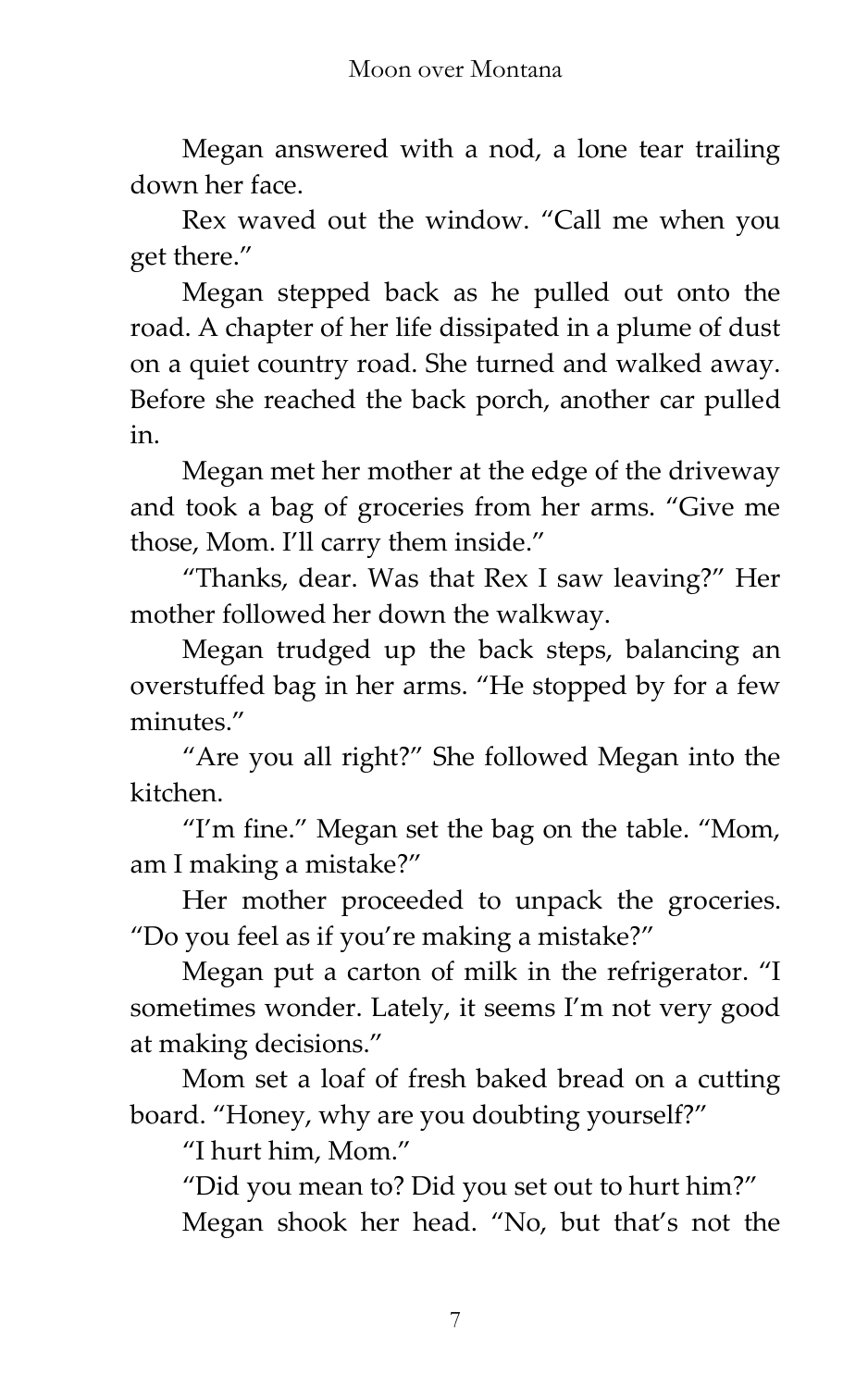problem. He didn't deserve to be treated like this.'

'Honey, what do you mean?'

'Mom, Rex never did anything to hurt me. He never treated me with anything but respect.'

'Ah ha, I think you found your answer,' Mom reasoned.

'What do you mean?'

'You said he treated you with respect.'

'And you're saying he shouldn't have?' Megan countered.

'Honey, you're getting your signals crossed. Of course you deserve to be treated with respect. You both deserve that, but that's not what I meant. What I'm trying to say is, there was no zing."

'Zing? Mom, really.' Megan gasped.

'Zing. You and Rex have been friends forever. Sure, both of you dated other people over the years, but nothing truly serious. Neither of you found that special person with zing.'

Megan rolled her eyes. 'There you go again with that zing.'

Her mother flashed a wink. 'I found that zing with your father.'

"Mom!" Megan clamped her hands over her ears. "TMI." She lowered her hands.

'He rocked my world,' her mother continued her banter. 'Can you truthfully say Rex rocked yours?'

Megan fell into a momentary lapse of silence. 'You always said Dad was your best friend.'

'Yes, he was, but that built slowly over the years as our love evolved.'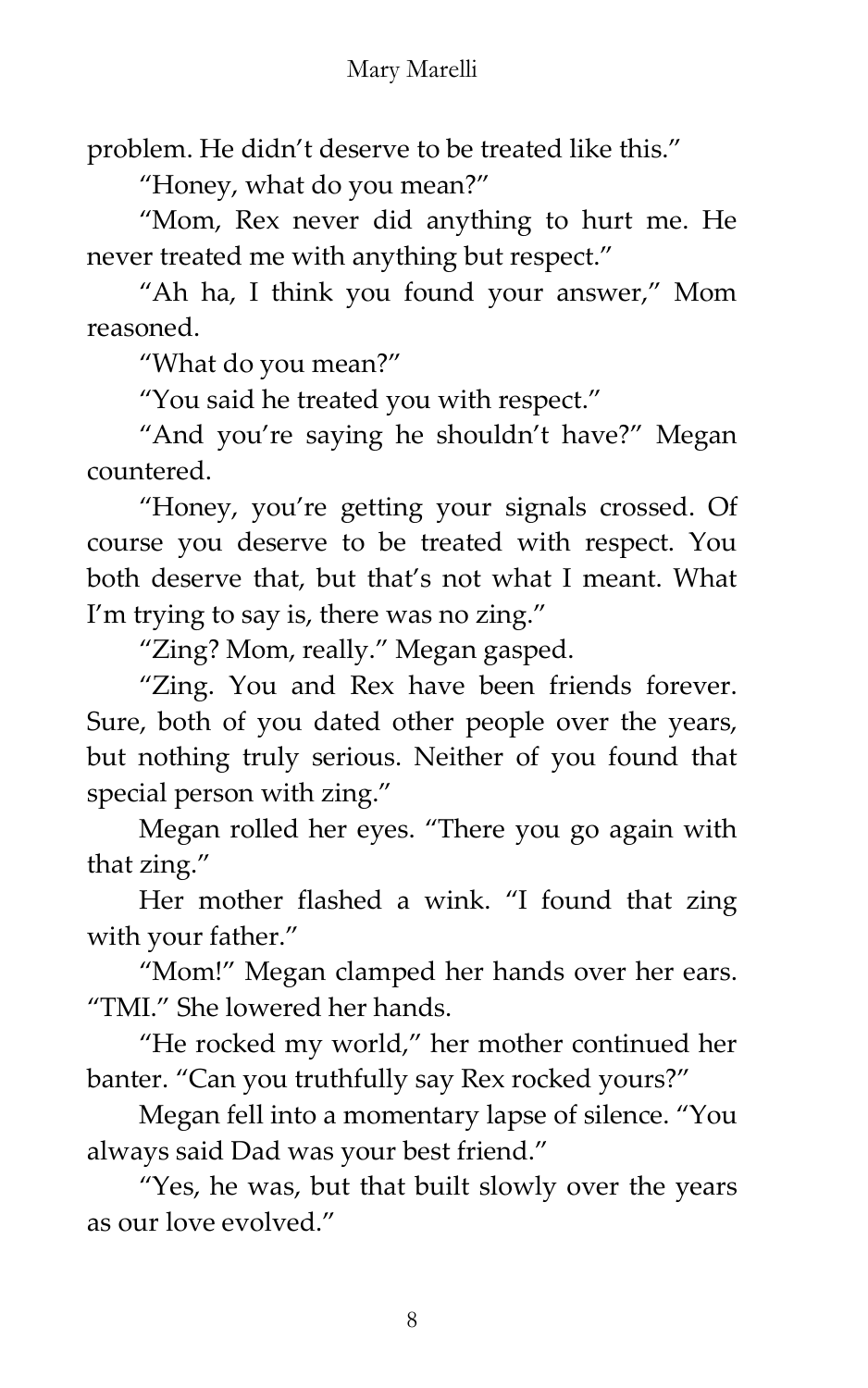Megan sighed. 'Maybe I did it backward. Friends don't always fall in love, but love can lead to a deep, trusting friendship.'

'As I said, there's your answer,' Mom reasoned. 'Honey, life can be confusing. Sometimes we set out on the wrong path. Our intentions are good, but we soon come to realize that somewhere along the line, we took a wrong turn. That's what happened to you. You're at a crossroad, and if you look to the Lord, you'll set out on the path intended. It's better you realized that now"

"That's what Rex said," Megan admitted.

'He's a good man. Marriage just wasn't in the plan for you two, but he'll always be there for you.' Her mother pulled a knife from the drawer. 'This bread will go good with dinner."

'Megan slapped her forehead. 'I didn't put the soup on. I was going to after feeding Leo, but I went outside. Then Rex came, and I forgot.'

'Now never mind. We'll get dinner under control<sup>"</sup>

Megan shook her head. 'You've been on your feet all day. You shouldn't have to cook.' She placed the soup on the stove. "Go change out of your scrubs."

Her mother brushed a loose tendril of hair from her forehead. 'I'll be back down in a few minutes. You heat the soup, and I'll slice the bread.'

Megan jumped to do her mother's bidding, and within minutes, the aroma of chicken soup filled the air. Her mother returned and began slicing the bread. 'How was work?'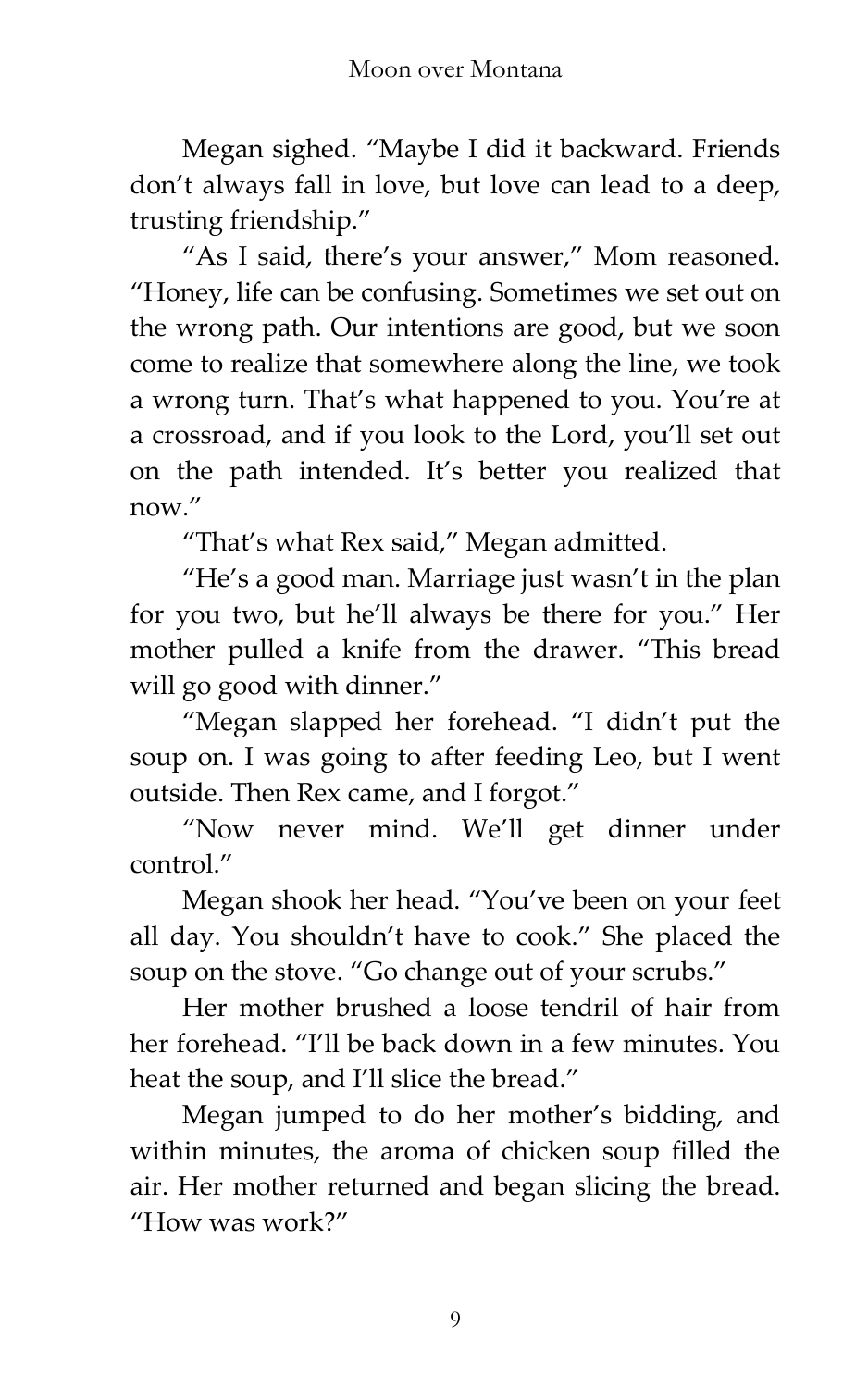'Thank the Lord, the ward was quiet today.' Her mother placed the bread on a plate and checked the soup. 'Everything is just about ready, so hurry and put the bowls on the table.'

Megan reached into the cabinet and proceeded to set the table. After they ate, she would speak with her mother. She had no idea what the future held but felt the dire need to pursue her feelings. If she only knew what those feelings meant.

'You can't run from yourself,' Megan muttered. 'But what are you running to?'

Megan wiped the last dish dry and hung the damp towel over a rack on the side of the sink. 'Come here, beauty. You need a drink of water," she crooned to the African violet growing in a small pot on the window ledge. She plucked a dead leaf, dropped it in the sink, held up the plant to the light, and stroked her finger over a budding flower. 'Even you need to start over.'

She retired to the living room and knelt in front of the fireplace. 'Want me to start a fire?'

Her mother settled in her rocking chair and pulled a quilt over her lap. 'Tonight is the perfect night for one. There's a chill to the air.'

Megan stacked the logs and sat back watching the flames leap to life. 'This is my favorite time of year. It's warm enough to go outside during the day, but we get to snuggle in front of a fire at night.'

Her mother stared into the flickering flames, a trace of a smile on her lips. 'This was your father's favorite time of year, too. I can hear him now. 'Come on, Meg. Snuggle up.''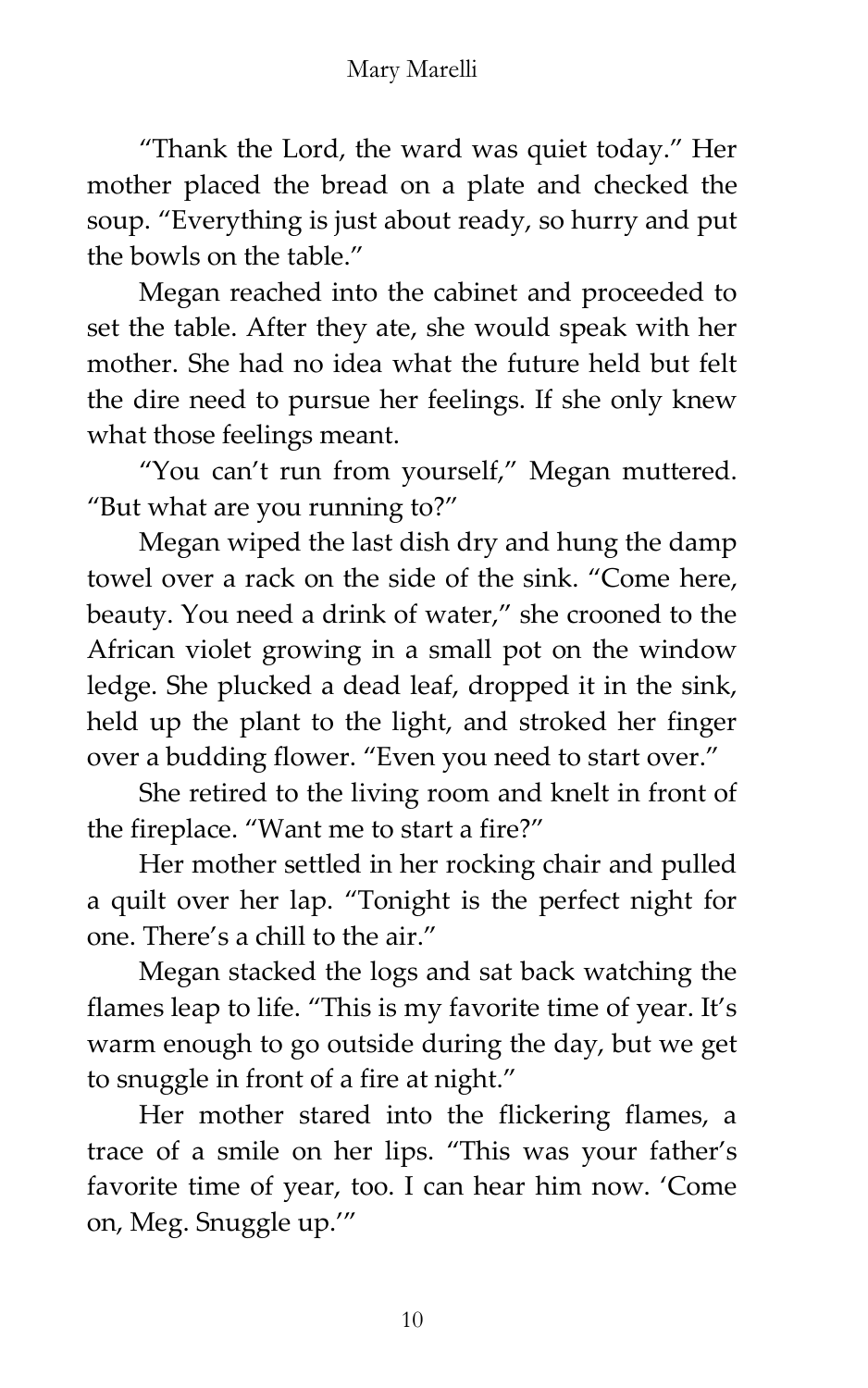A smile crept over Megan's face as cherished memories of her father came to mind. 'Daddy loved every season, especially when we could have a fire at night.'

'Even when it was too hot to think of building a fire, he would sit here. He just loved this hearth.'

"Yeah, he did," Megan said softly. "Mom, I..."

'Now, you've been quiet all through dinner, and I doubt it had anything to do with Rex.' She studied Megan closely. 'If I didn't know better, I'd say you had something on your mind.'

Megan took a deep breath, gathered her courage, and pulled the letter from her pocket. She set it on the stone ledge and smoothed it flat. 'I need to talk to you.'

A frown crossed her mother's face, and her eyes flashed darker. She gripped the wooden arms of the rocker so tight, her knuckles turned white.

Megan moved to her and held out her hands.

Mom held on to her. 'I can't imagine any good coming from that. It's over. Settled.'

Megan shook her head. 'It's not settled, Mom. Not yet, anyway. Mr. Hayes is waiting to hear from us about what we want to do with the land.'

'It's dead and gone, like your grandfather.'

'No, it isn't.'

'Honey, I've been fighting for years to put what he did behind me. Your grandfather wasn't a good man. Not to my mother, to me, or to anyone else. And that's putting it mildly. He was a monster. I don't remember him ever having a sober day, but I'll never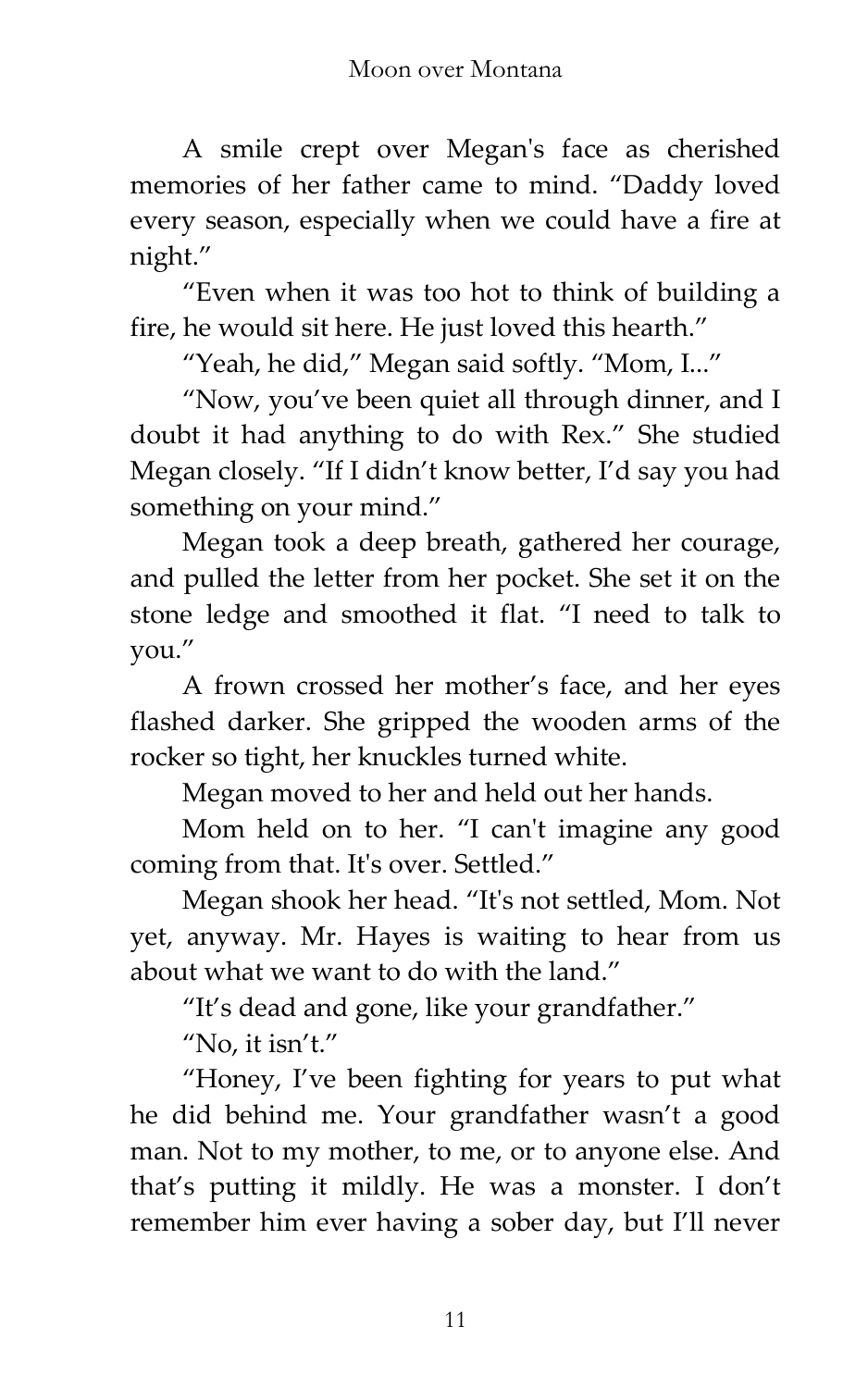forget...'

Megan squeezed her mother's hands. 'It's all right. You don't have to talk about it. I know it wasn't easy growing up with him. I can't even call him Granddad. I don't know what to call him.'

'Don't call him anything. There's a reason I left home.'

'And that reason is dead and gone.'

Her mother rocked slowly and stared at the blazing flames. 'Why are you so compelled to pursue this? We can contact Mr. Hayes and tell him to sell the land and be done with it."

'We can, but I'd really like to go up and see it for myself. I don't know why or where this feeling stems from, but somewhere deep inside, I feel the need to pursue this. I feel as if I'm being guided somewhere,' Megan said.

'But does it have to be there? Nothing's left. The house was practically falling down when I lived there, and I doubt it got better over the years.'

Megan picked up the fireplace poker and stirred the embers. 'You always taught me to make an informed, wise decision. Yes, I've made some bad decisions and mistakes in the past...' She shuddered slightly and continued in a faltering voice, her decision giving the strength needed. 'I'm trying to move past them, but that's not the reason I want to go up. I want to see the place for myself. I want an answer to my feelings, and maybe I'll find it there. Maybe I won't, but I can at least meet with Mr. Hayes and settle the estate. This way, I'll know we made the right decision."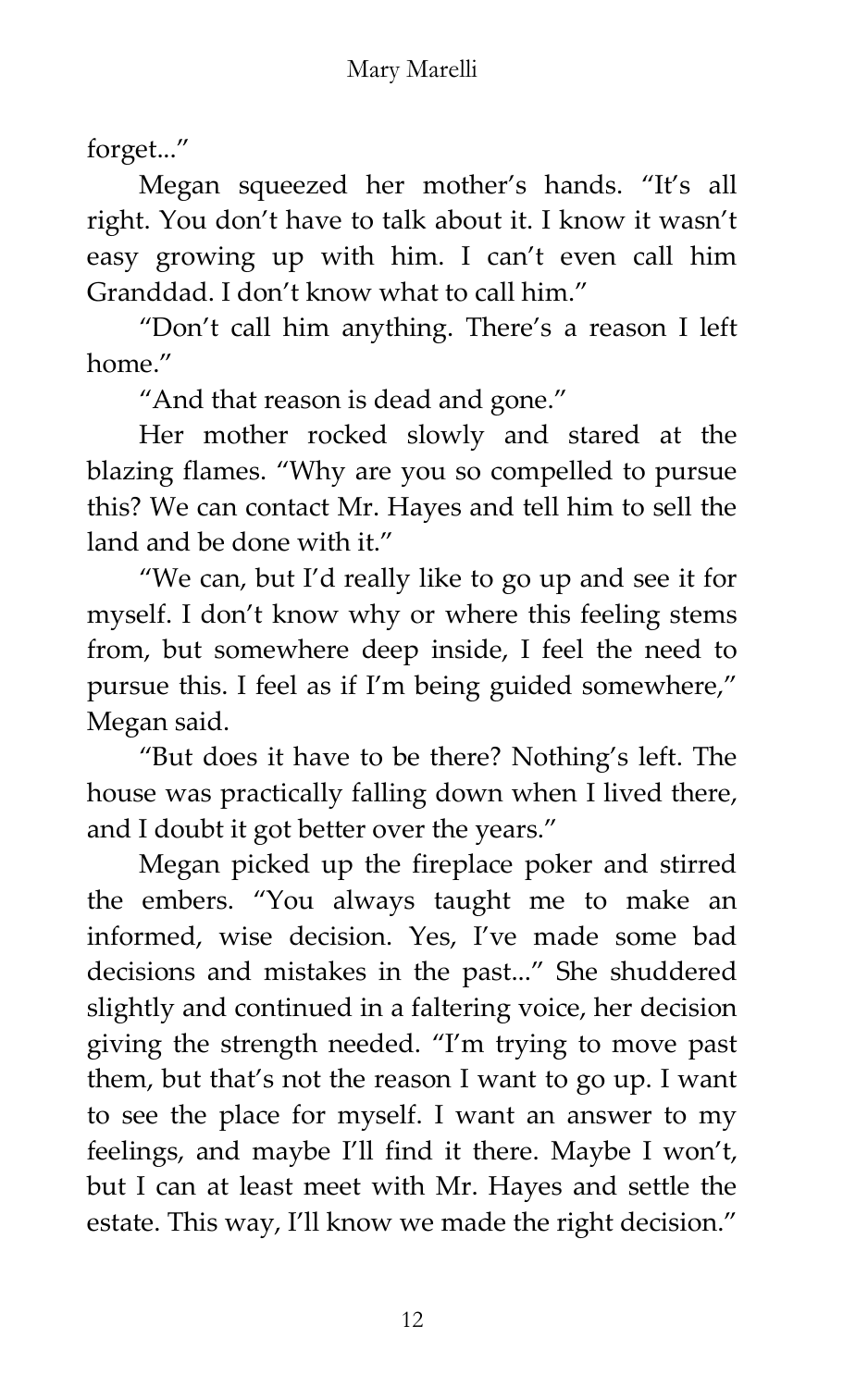Mom took the poker from Megan's hand and set it aside. 'You're right. We do need to settle this once and for all. I'll leave that to you. But it isn't easy...'

'Seeing me go to a place you ran from,' Megan finished.

Her mother picked up the letter and slowly folded it in half. 'I'm being silly.'

'What do you mean?'

'I'm used to you being gone for weeks at a time. I don't know why I feel so...'

'Protective?' Megan asked.

Mom nodded. 'If you were going anywhere else in the world, I wouldn't have this reaction.' She stared at the letter in her trembling hand. 'I always knew this day would come. I'm surprised it took so long.' She sighed and turned away. 'May the Lord forgive me for such a dreadful thought.' She turned back. 'When did you get so wise?'

Megan smiled. 'Oh, I think I got a bit of that from you.'

Mom stood and brushed the hair from Megan's face. 'Your father might have had something to do with that, too. We did teach you to follow your heart."

Megan leaned her head on Mom's shoulder. 'And you also taught me to trust my feelings.'

'Then go with my blessing.' Mom hugged her. "And above all else, be true to yourself."

Megan fought the tears welling in her eyes. 'I will, Mom.'

'I know you'll do the right thing.'

'Thanks, Mom.' Megan gave her mother a kiss on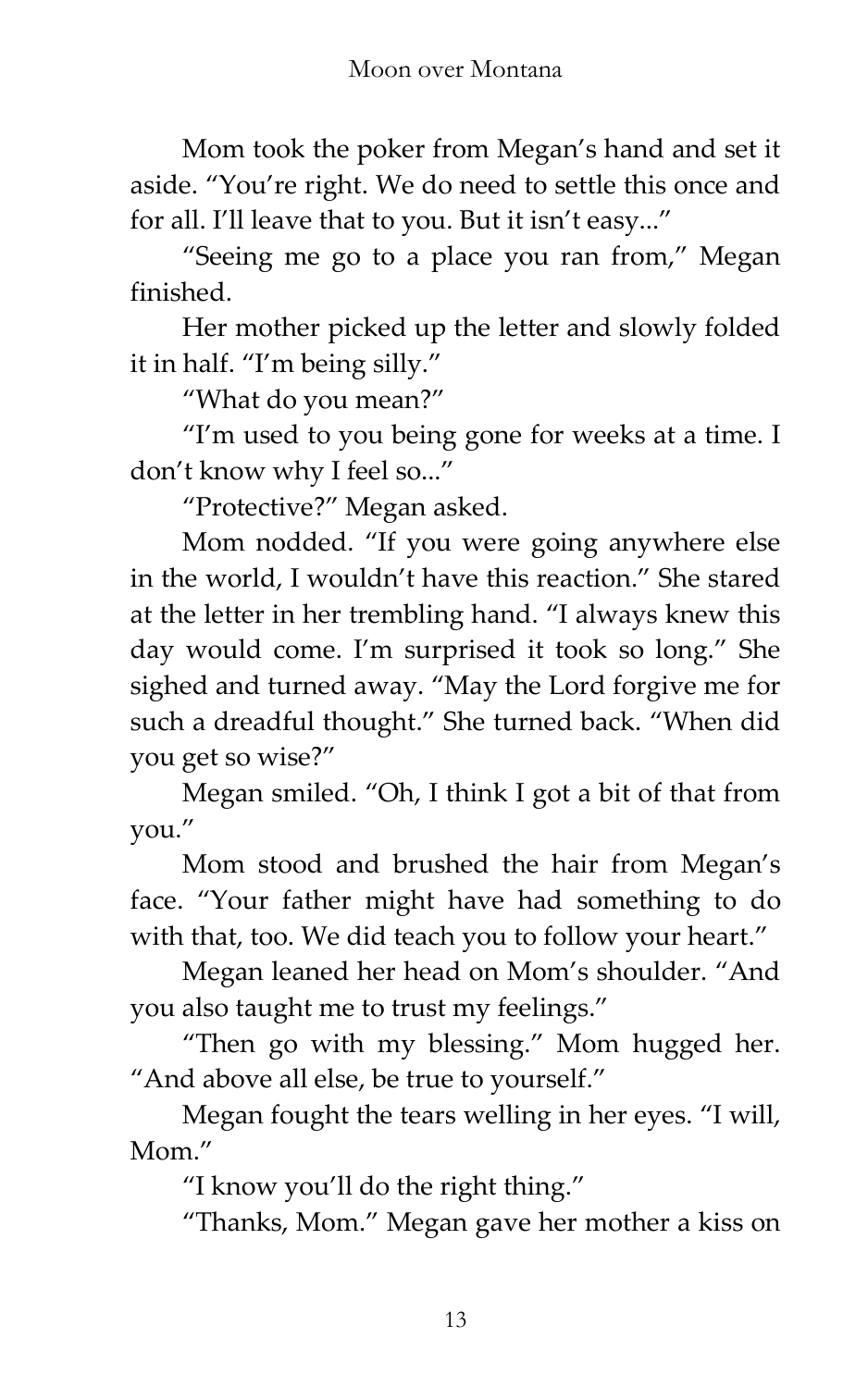#### Mary Marelli

the cheek and left the room, tucking the letter into her pocket.